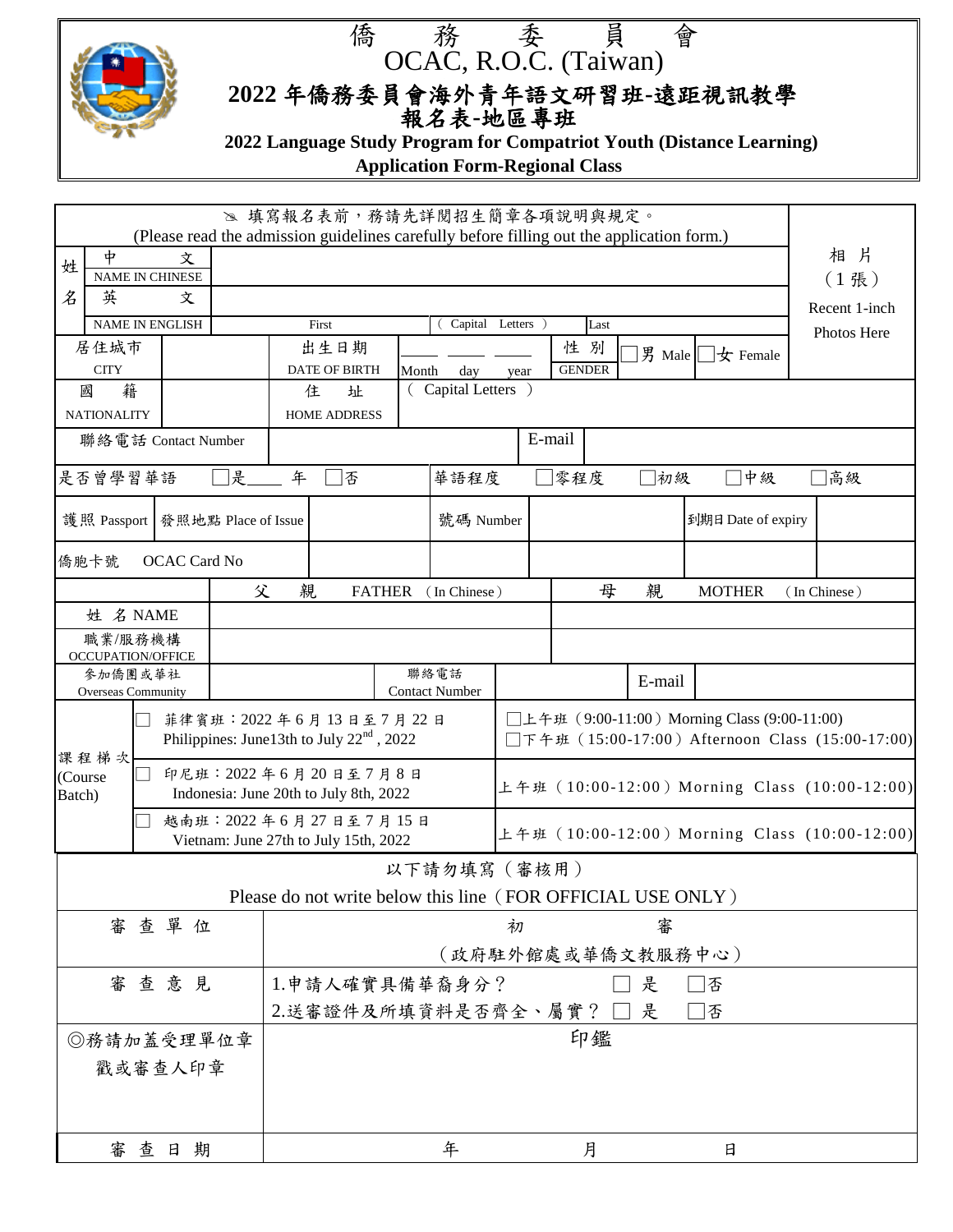|                          | 請選擇 1至3所學校 (Please choose 1-3 schools)       |     |                 |      |
|--------------------------|----------------------------------------------|-----|-----------------|------|
| 序                        | 學校 School                                    |     | 開辦科別 Department |      |
| 號                        |                                              |     |                 |      |
| $\mathbf{1}$             | □臺北市私立大同高級中學                                 | 資訊科 |                 |      |
|                          | <b>Tatung High School</b>                    |     |                 |      |
| $\overline{2}$           | □高雄市私立三信高級家事商業職                              | 餐飲管 | 觀光事             | 資料處理 |
|                          | 業學校                                          | 理科  | 業科              | 科    |
|                          | Sansin High School of Commerce               |     |                 |      |
|                          | And Home Economics Kaohsiung                 |     |                 |      |
| 3                        | □彰化縣私立大慶高級商工職業學                              | 餐飲管 | 資訊科             | 汽車科  |
|                          | 校                                            | 理科  |                 |      |
|                          | Dah-Chin Commercial and Industrial           |     |                 |      |
|                          | <b>Vocational High School</b>                |     |                 |      |
| $\overline{4}$           | □中山學校財團法人高雄市中山高                              | 電子科 | 美容科             | 資訊科  |
|                          | 級高商職業學校                                      |     |                 |      |
|                          | Chung-Shan Industrial & Commercial<br>School |     |                 |      |
| 5                        | □臺南市私立六信高中                                   | 資訊科 | 餐飲管             |      |
|                          | <b>LIU HSIN Senior High School</b>           |     | 理科              |      |
| 6                        | ]方曙學校財團法人方曙商工高級                              | 資訊科 | 照顧服             |      |
|                          | 中等學校                                         |     | 務科              |      |
|                          | <b>Fan Shu Vocational School</b>             |     |                 |      |
| $\overline{\mathcal{L}}$ | □桃園市私立永平工商高級中等學                              | 觀光事 | 餐飲管             | 資料處理 |
|                          | 校                                            | 業科  | 理科              | 科    |
|                          | Taoyuan Private Yung Ping                    |     |                 |      |
|                          | <b>Technological Senior High School</b>      |     |                 |      |
| 8                        | ]桃園市私立成功高級工商職業學                              | 資訊科 |                 |      |
|                          | 校                                            |     |                 |      |
|                          | Industial and<br>Cheng-kung<br>Senior        |     |                 |      |
|                          | Commercial Vocational School                 |     |                 |      |
| 9                        | □桃園市私立光啟高級中等學校                               | 資訊科 |                 |      |
|                          | Paul Hsu Senior High School                  |     |                 |      |
| 10                       | □新竹市私立光復高級中學                                 | 資訊科 |                 |      |
|                          | HsinChu Kuang-FU Senior High                 |     |                 |      |
|                          | School                                       |     |                 |      |
| 11                       | 南投縣同德高級中學                                    | 食品科 |                 |      |
|                          | Tung-Der Senior High School                  |     |                 |      |
| 12                       | 新竹縣仰德高級中學                                    | 餐飲管 | 電子商             |      |
|                          | Yeang-Der Senior High School                 | 理科  | 務科              |      |
| 13                       | □臺中市青年高級中學                                   | 電子科 | 烘焙食             | 資訊科  |
|                          | Youth Senior High School                     |     | 品科              |      |
| 14                       | 臺南市亞洲高級餐旅職業學校                                | 餐飲技 | 烘焙食             |      |